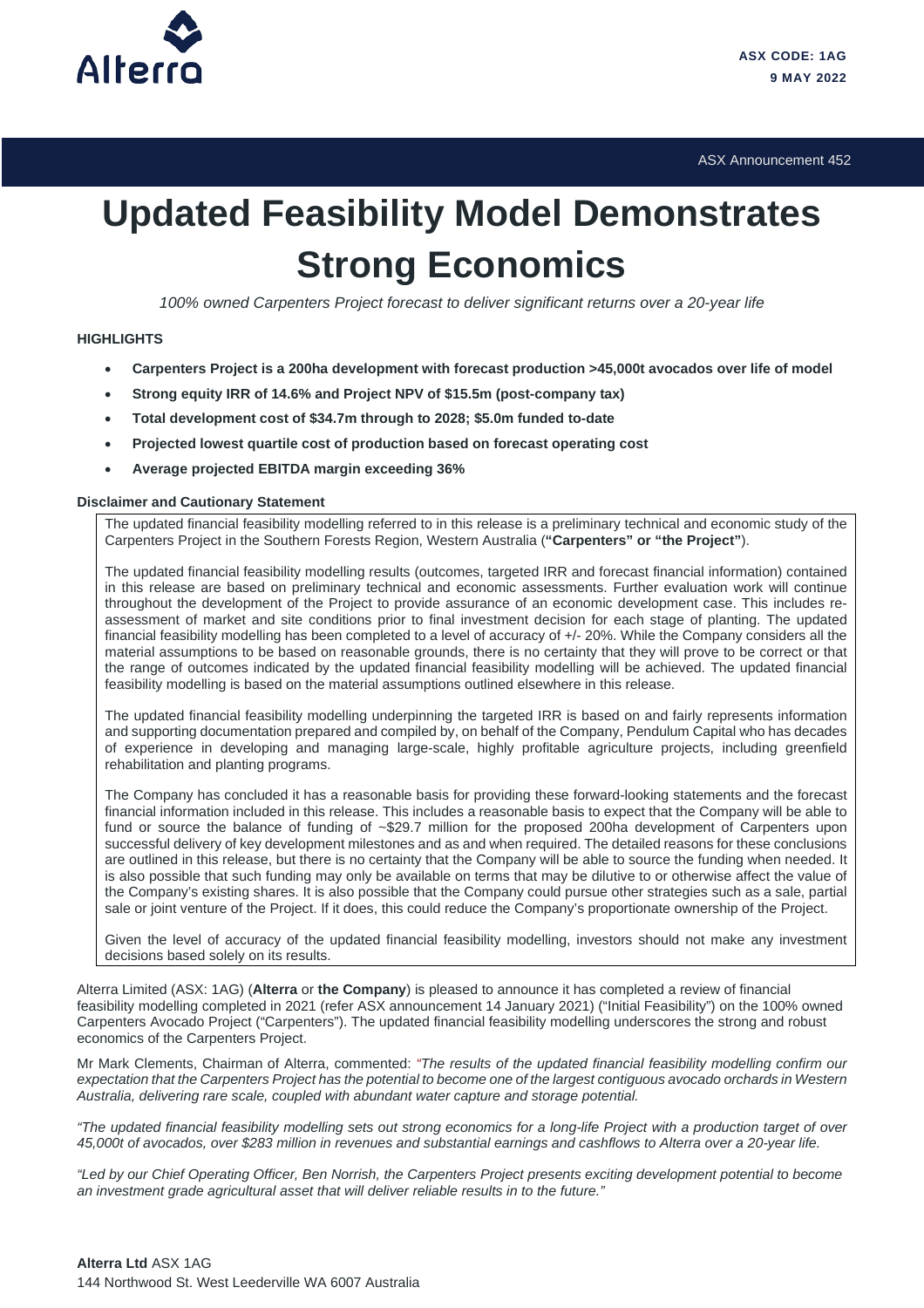

## **OVERVIEW**

The Carpenters Project is Alterra's 100% owned flagship avocado development project located in Western Australia's southwest, in the premium horticultural corridor between Pemberton and Manjimup – a region highly regarded for its favourable climate, reliable rainfall, excellent Karri-loam soils, and quality water. Alterra considers the site highly suited to avocado production with potential for up to or in excess of 200ha of planted avocado orchard, which once developed will likely be one of Australia's largest contiguous avocado projects in Australia.

The Carpenters site, encompassing a total of 700ha, possesses significant water storage potential including two distinct dam sites, and is held in a 30 + 10 + 10 year lease executed in April 2020 by a wholly owned subsidiary of Alterra.

On 29 July 2021, the Company engaged leading investment management and corporate advisory firm, Pendulum Capital Pty Limited (**Pendulum**) to project manage the planting program for Stage 2 of the Project. On 21 August 2021, the Company announced that the Board and the technical team had worked alongside Pendulum to develop a strategy to optimise development plans for the Project with a strict focus on costs whilst managing site conditions to ensure the longterm performance and sustainability of the Project.

On 31 December 2021 highly experienced agribusiness executive and investor Greg Harvey was appointed Executive Director of the Company and in March 2022 Ben Norrish, who was previously the General Manager of Jasper Farms (AustOn Group, OTTP), Western Australia's largest avocado producer and has extensive expertise and experience in largescale avocado orchard development and operations in WA, commenced as Chief Operating Officer of the Company.

The revised development strategy for Stage 2 and 3 includes:

- Higher density plantings
- High performance micro-sprinklers in line with industry standards in the district
- Reduced spring 2021 planting to approximately 7ha (circa 5,000 trees) due to heavy rain on site over winter, bringing the total planted area to approximately 12ha
- Enhanced drainage and infrastructure on site to service growth in 2022 and beyond
- Commencing preparations to plant up to 50,000 trees across 85ha in spring 2022.

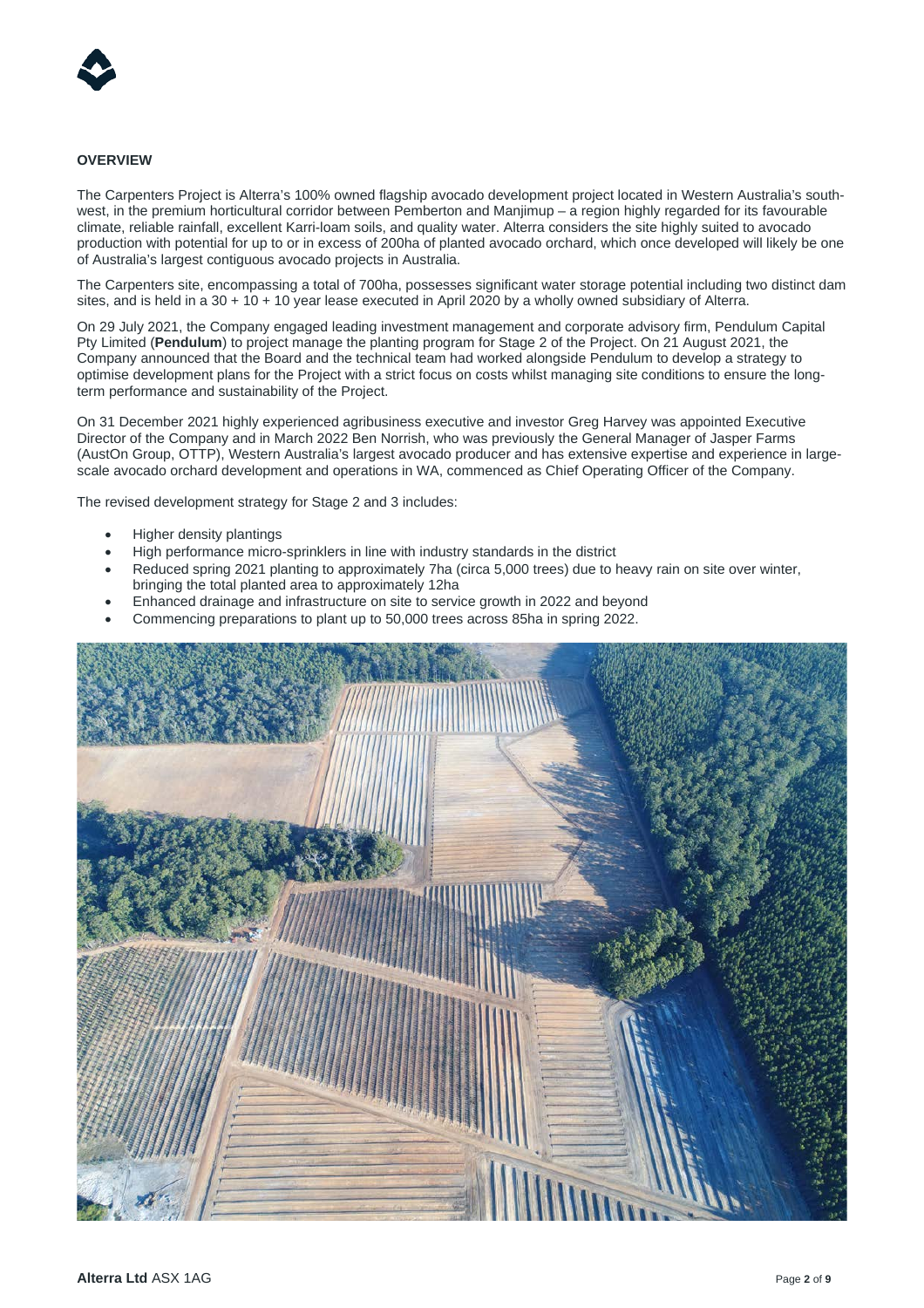

The Carpenters project will be serviced by a major dam currently under construction (Dam 1). Dam 1 construction continues to advance, albeit progress slowed owing to labour constraints and unseasonably heavy rainfall interrupting the construction schedule in 2021. Construction is funded entirely by the Lessor.

The updated feasibility study modelling underpinning the targeted IRR is based on and fairly represents information and supporting documentation prepared and compiled by the Company in conjunction with Pendulum Capital who has decades of experience in developing and managing large-scale, highly profitable agriculture projects, including greenfield rehabilitation and planting programs.

## **OUTCOMES**

Based on 200ha of planted avocados, at an average yield over the life of model of 15.8t/ha (17.0t/ha at maturity), updated financial feasibility modelling demonstrates Carpenters has the potential to deliver strong financial returns, despite the inflationary pressures experienced within the industry in the current financial year impacting key supplier pricing and thus forecast capital and operating costs in the updated financial feasibility model.

The base case returns a Project IRR of 12.9% and Equity IRR of 14.6% (post-company tax, pre-equity tax) over the life of the Project, with a Project NPV10.2% nominal of \$15.5m (post-tax).

#### **Table 1: Financial Returns**

|                                                   | <b>Base Case</b> | Low Case <sup>A</sup> | High Case <sup>B</sup> |  |  |
|---------------------------------------------------|------------------|-----------------------|------------------------|--|--|
| Project NPV <sup>C</sup> <sub>10.2%</sub> nominal | \$15.5m          | \$1.8m                | \$35.4m                |  |  |
| Project IRR <sup>D</sup>                          | 12.9%            | 9.3%                  | 17.7%                  |  |  |
| Equity IRR <sup>D</sup>                           | 14.6%            | 10.1%                 | 20.2%                  |  |  |
| <b>ROEE</b>                                       | 22.0%            | 11.8%                 | 44.8%                  |  |  |

*A. Low Case = Base Avocado Price -7.5%, Strong irregular fruit bearing (WAV achieved Life of Model A\$4.69/kg real)*

*B. High Case = Base Avocado Price +7.5%, Moderate irregular fruit bearing (WAV achieved Life of Model A\$6.07/kg real). Every second tree removed at Tree Age 6*

*C. Post-company-tax, measured at 1 April 2022*

*D. Life of Model E. FY22 – FY41, includes negative profit years, contributed capital only (excludes Revaluation Surplus)* 

The development funding cost through to 2028 is \$34.7m (of which A\$5.0m has been funded to-date), after which the Project generates positive cash flows and becomes financially self-sufficient. This includes A\$22.0m Lessee Capex, \$0.3m of Lessor Capex (total Capex \$22.3m) and \$12.4m net operating and other costs, with a balance of \$29.7m to fund.

Total Capex of \$32.0m is incurred over the life of model - \$22.0m during the development funding period, with the balance of \$10.0m primarily relating to machinery replacement.

Forecast avocado production totals 45,577t over the life of model, with peak annual production of 4,326t. Annual EBITDA reaches \$9.0m at orchard maturity (average of two years) at a margin of 36.5%, while life of model projected EBITDA margin is 37.0%, as displayed in Table 2.

## **Table 2: Financial Performance**

|                      | <b>Life of Model</b> | <b>Annual at maturity</b><br>(avg over 2yrs) |
|----------------------|----------------------|----------------------------------------------|
| Revenue              | \$283.7m             | \$23.2m                                      |
| <b>EBITDA</b>        | \$104.9m             | \$9.0m                                       |
| <b>EBITDA Margin</b> | 37.0%                | 36.5%                                        |

Based on forecast operating costs, Carpenters projects as a lowest cost quartile Australian producer<sup>[1](#page-2-0)</sup>. At a long term price of \$4.95/kg, forecast real margins per hectare and per kg at orchard maturity are \$29,771/ha and \$1.64/kg respectively (margin 33% - 36%).

<span id="page-2-0"></span><sup>1</sup> Ref: Pinnacle Agribusiness 2016, 'Australian Avocado Industry Benchmarking Program', Hort Innovation, [with benchmark top 12% tier costs \$15.34/tray indexed at 3.0% p.a. for seven years since 2015 data collection = \$17.62/tray [\$3.20/kg]. Average = \$3.73/kg).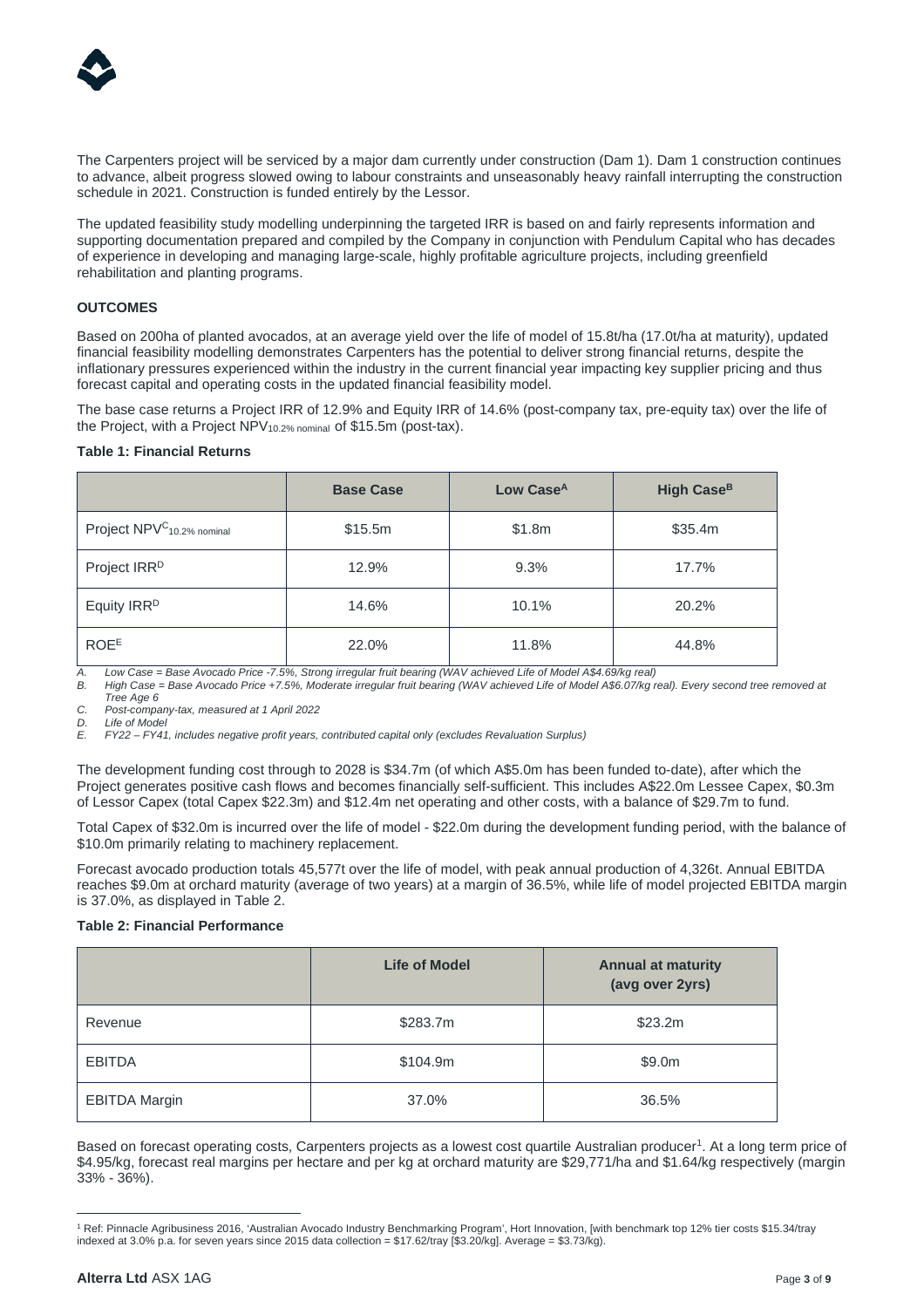

Post-harvest costs, including packing, transport, sales and marketing, are a significant expense, accounting for 44.1% of total costs (refer Table 3 and Figure 1).

# **Table 3: Benchmarking Costs of ProductionA**

|                           | <b>Per Hectare</b> | Per Kg |
|---------------------------|--------------------|--------|
| Revenue                   | \$82,089           | \$4.95 |
| On-Farm Costs             | \$29,266           | \$1.92 |
| <b>Post-harvest Costs</b> | \$23,052           | \$1.39 |
| <b>Total Costs</b>        | \$52,318           | \$3.31 |
| <b>Margin</b>             | \$29,771           | \$1.64 |
| Margin %                  | 36.3%              | 33.1%  |

*A. Expressed as real dollars for purpose of benchmarking. Average of 2 years at maturity.* 

## **Figure 1: Carpenters Forecast Operating Costs per kg**



Sensitivity analysis indicates that the Project is robust to movements in key economic drivers. Avocado price and yield (t/ha) are the only drivers that cause a significant shift to the Project IRR given a 20% decrease to the underlying assumption. A Project IRR of 10% or greater is maintained under all sensitivity scenarios, with the exception of a 20% reduction to the avocado price or yield (refer Figure 2).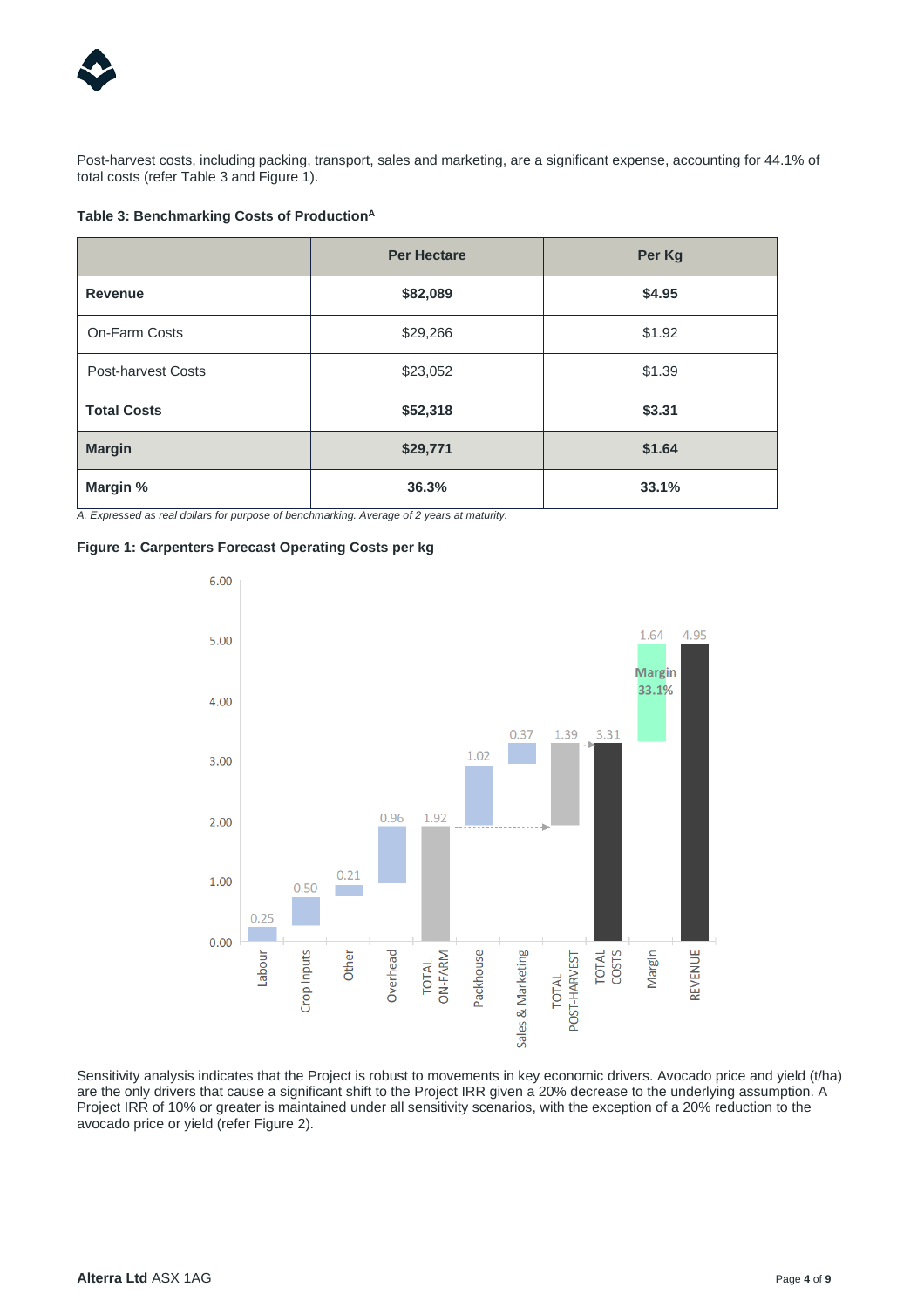

## **Figure 2: Base Case Feasibility Model Sensitivity Analysis – Project IRR**



# **PARAMETERS AND ASSUMPTIONS**

Some key parameters have changed since the Initial Feasibility, as summarised in the table below:

#### **Table 4: Key Parameters**

| <b>Assumption</b>           | <b>Initial Feasibility</b>                                             | <b>Updated Feasibility Modelling</b>                                                                                                                        |
|-----------------------------|------------------------------------------------------------------------|-------------------------------------------------------------------------------------------------------------------------------------------------------------|
| <b>Planting Schedule</b>    | Stage 1 (2020): 5ha<br>Stage 2 (2021): 52ha                            | Stage 1 (2020): 5ha<br>Stage 2 (2021): 7.5ha                                                                                                                |
|                             | Stage 3 (2022): 160ha                                                  | Stage 3 (commencing 2022): 85ha                                                                                                                             |
|                             | Stage 4 (2023): 83ha                                                   | Stage 4 (commencing 2024): 102.5ha                                                                                                                          |
|                             | <b>TOTAL 300ha</b>                                                     | <b>TOTAL 200ha</b>                                                                                                                                          |
| <b>Planting Density</b>     | Stage 1:500 trees/ha                                                   | Stage 1:500 trees/ha                                                                                                                                        |
|                             | Stage 2 - 4: 476 trees/ha (7m x 3m)                                    | Stage 2: 714 trees/ha (7m x 2m)<br>Stages 3 - 4: 555 trees/ha (9m x 2m)                                                                                     |
|                             | Removal of every second tree to occur at<br>tree age 6                 | Removal of every second tree to occur at<br>tree age 5                                                                                                      |
| <b>Irrigation System</b>    | All Stages: Drip                                                       | Stage 1: Drip<br>Stage 2 - 4: Sprinkler                                                                                                                     |
| <b>Primary Water Source</b> | Short-term: Dam 2 (37ML capacity)<br>Long-term: Dam 1 (4.1GL capacity) | Short-term: Dam 2 (37ML capacity) &<br>pumping from Lessor's adjacent property<br>Long-term: Dam 1 (up to 3.0GL capacity)<br>& Dam 2 (up to 1.0GL capacity) |

As announced on 20 August 2021, the Stage 2 (2021) planting size was revised due to unfavourable site conditions making completion of land preparation tasks ahead of the planting date very challenging. Total hectares planted has also since been revised following careful consideration of site conditions across the Carpenters property.

Planting density and irrigation system design have also been optimised following extensive consultation with experienced avocado growers in the region and having consideration of the prior experience of Mr Norrish.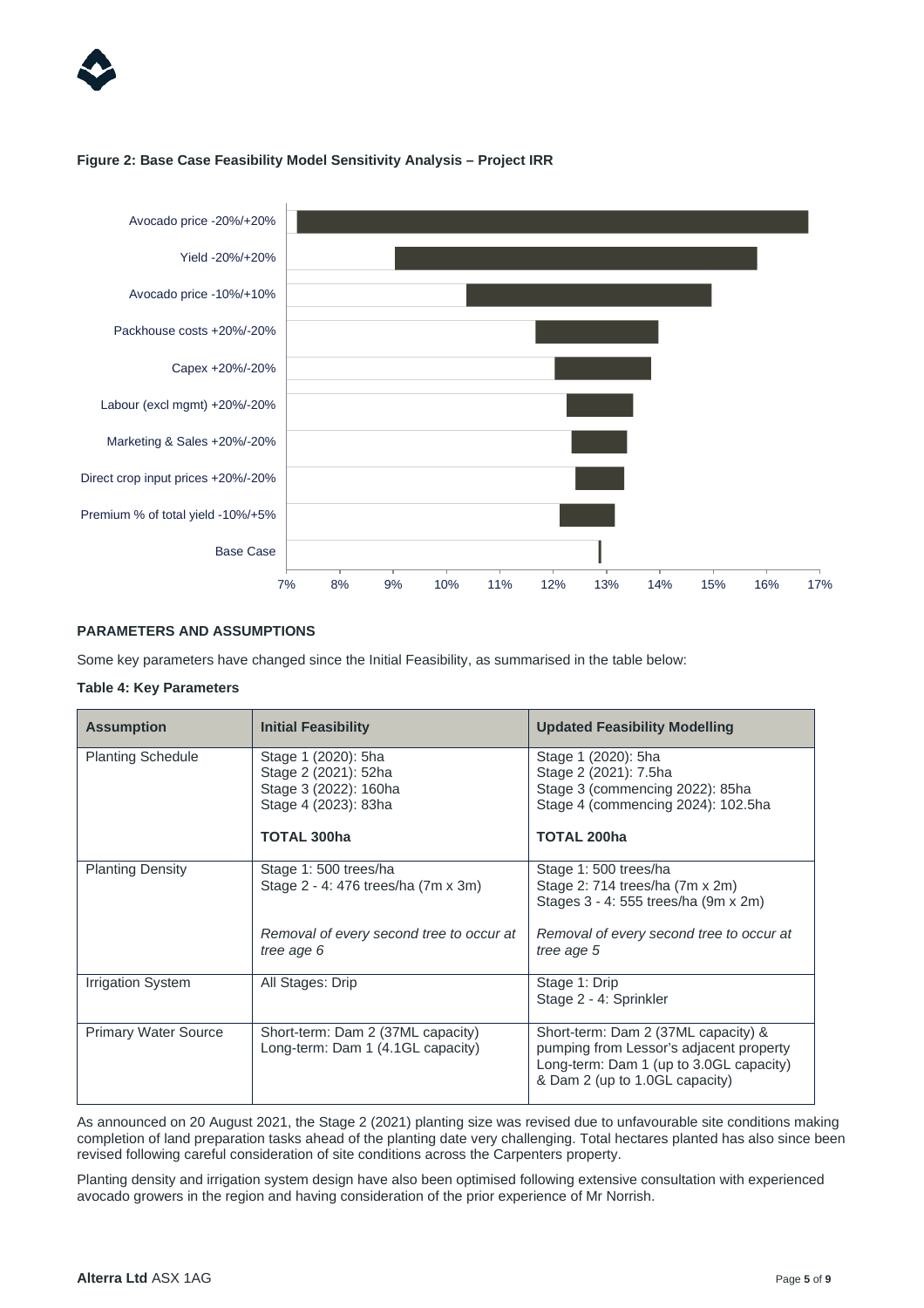

Stage 3 planting is scheduled to commence in 2022 subject to the finalisation of funding and the Stage 4 planting is planned for 2024 subject to a final investment decision that will be made post-conclusion of the Stage 3 planting, informed by market and site conditions at the time, which are continually being re-assessed.

Key assumptions underpinning the feasibility model are as follows.

## **Table 5: Key Assumptions**:

| <b>Assumption</b>                         | Updated Feasibility Modelling <sup>A</sup>                                 |  |  |  |  |
|-------------------------------------------|----------------------------------------------------------------------------|--|--|--|--|
| Long Term Avocado Price (from April 2026) | \$4.95/kg WAV                                                              |  |  |  |  |
| <b>First Yield</b>                        | Summer 2023/2024 (Stage 1)                                                 |  |  |  |  |
| Yield                                     | Average all production years: 15.8t/ha (17.0t/ha avg at peak)              |  |  |  |  |
| Packout Grade (at orchard maturity)       | 86.6% premium grade (includes premium bulk)                                |  |  |  |  |
| Capex                                     | Lessee Capex: A\$30.9m / Lessor Capex <sup>B</sup> : \$1.2m Total: \$32.0m |  |  |  |  |
| Key Opex (at orchard maturity)            |                                                                            |  |  |  |  |
| ∟abour                                    | \$3,985/ha                                                                 |  |  |  |  |
| Crop Inputs                               | \$7,620/ha                                                                 |  |  |  |  |
| Packing/Sales/Marketing                   | \$1.39/ka                                                                  |  |  |  |  |
| <b>Model Cessation</b>                    | March 2041 quarter (18 crops for Stage 1                                   |  |  |  |  |
| Discount Rate (post-tax, nominal)         | 10.2%                                                                      |  |  |  |  |
| Inflation                                 | 2.0%                                                                       |  |  |  |  |
| Tax Rate                                  | 25%                                                                        |  |  |  |  |
| Terminal Multiple                         | 10.0 x EBITDA                                                              |  |  |  |  |

*A. Costs and revenues expressed in real dollars for ease of benchmarking. Feasibility Model expresses nominal values.*

*B. Lessor Capex to be initially funded by Lessee by way of an interest-bearing loan to Lessor, offset against a portion of future rent*

#### **Long Term Avocado Price**

The base case feasibility model assumes a long term weighted average value avocado price of \$4.95/kgreal from June 2026 quarter for the remainder of the model life for the October – February marketing window that Pemberton-Manjimup producers supply into. This coincides with a period of historically lower national supply (on average), owing to the seasonal nature of harvesting throughout Australia, and increased national demand around summer.

The long term price adopted of \$4.95/kg is at the very lower end of the range of average annual prices recorded since 2014 for (i) local regional wholesale (with the exception of the 2021-22 season) (ii) national wholesale, and (iii) Australian exporters. This sits above the range of annual global import prices, reflecting the premium that Australian fruit typically attracts on international markets<sup>2</sup>.

# **Figure 3: Annual Avocado Prices 2014 – 2022 (A\$)[3](#page-5-1)**



*^Premium price converted to WAV (Weighted Average Value) using a factor of 0.95x.*

<span id="page-5-0"></span><sup>2</sup> Ref: ITC Trade Map, www.trademap.org, (accessed 2 May 2022)

<span id="page-5-1"></span><sup>3</sup> Ref: ITC Trade Map, MarketWest, Avocados Australia, Confidential Industry Data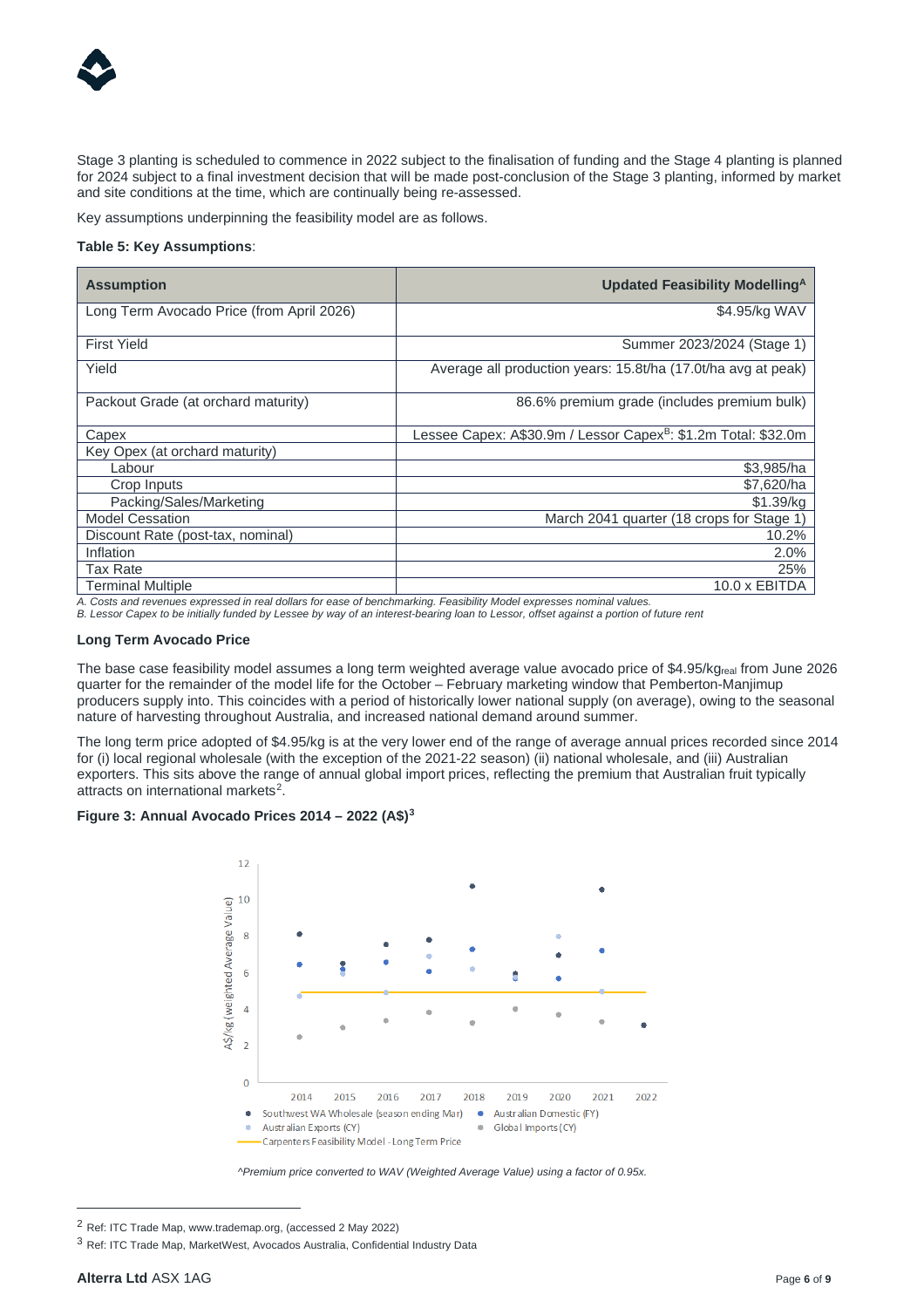

## **Yield**

The base case feasibility model adopts an average yield at orchard maturity (from c.tree age 8) of 17.0t/ha, and an average over the life of model of 15.8t/ha. This is consistent with yields achieved over an extended period by Alterra's local partner in the region. First yield is forecast for Tree Age 3 (three years post-planting).

According to the avocado industry representative body, Avocados Australia, the 7-year regional average yield for Western Australia is 13.7t/ha[4](#page-6-0).

## **Capital Expenditure**

A total of \$32.0m capex is forecast to be incurred over the life of the Project. This includes \$1.2m of 'Lessor Capex', relating primarily to Dam 2 design and construction, which the Lessor is ultimately responsible for and the Company is to fund in the short-term by way of a loan to the Lessor, offset against a portion of future rent.

Plant & Equipment, the Irrigation & Fertigation System, and Tree costs (seed and planting) are the key Capex items, totalling \$11.6m (36%), \$6.2m (19%) and \$3.9m (12%) respectively. Dam 1 construction continues to progress and is funded by the Lessor.

Total Capex (including replacement capex, excluding lessor capex) over the life of the model is forecast to be \$154,300 per hectare. Total Capex to first fruit is forecast to be \$85,200/ha (weighted average Stages 1-4).

|                                            | <b>Total \$m</b> | \$'000/ha |  |
|--------------------------------------------|------------------|-----------|--|
| Plant & Equipment                          | 11.6             | 57.8      |  |
| Irrigation & Fertigation System            | 6.2              | 31.2      |  |
| <b>Trees and Planting</b>                  | 3.9              | 19.4      |  |
| <b>Buildings</b>                           | 3.3              | 16.7      |  |
| Land Preparation                           | 1.2              | 6.1       |  |
| Siteworks & Fencing                        | 0.8              | 3.8       |  |
| Power                                      | 0.7              | 3.3       |  |
| <b>Other</b>                               | 3.2              | 15.9      |  |
| Sub-total                                  | 30.9             | 154.3     |  |
| Lessor Capex (dams, clearing) <sup>A</sup> | 1.2              | 5.8       |  |
| <b>Total Capex</b>                         | 32.0             | 160.1     |  |

#### **Table 6: Capex Breakdown**

*A. Lessor Capex to be initially funded by Lessee by way of an interest-bearing loan to Lessor, offset against a portion of future rent*

## **Operating Expenditure**

#### *Crop Inputs*

Crop Inputs include fertilisers, fungicides, insecticides, herbicides, plant growth regulator, biologicals, amendments, mulch and compost. Crop Input costs (average of 2 years at maturity) total \$10,800/ha nominal (\$7,620/ha real).

#### *Packing/Sales/Marketing*

Includes costs to pack, transport, and market avocados, plus the HAL industry levy. Packhouse costs total \$1.97/kg (real \$1.39/kg) and sales/marketing is 7.5% of sales revenue (average of 2 years at maturity).

<span id="page-6-0"></span><sup>4</sup> Ref: Avocados Australia, '2019 OrchardInfo Report', November 2019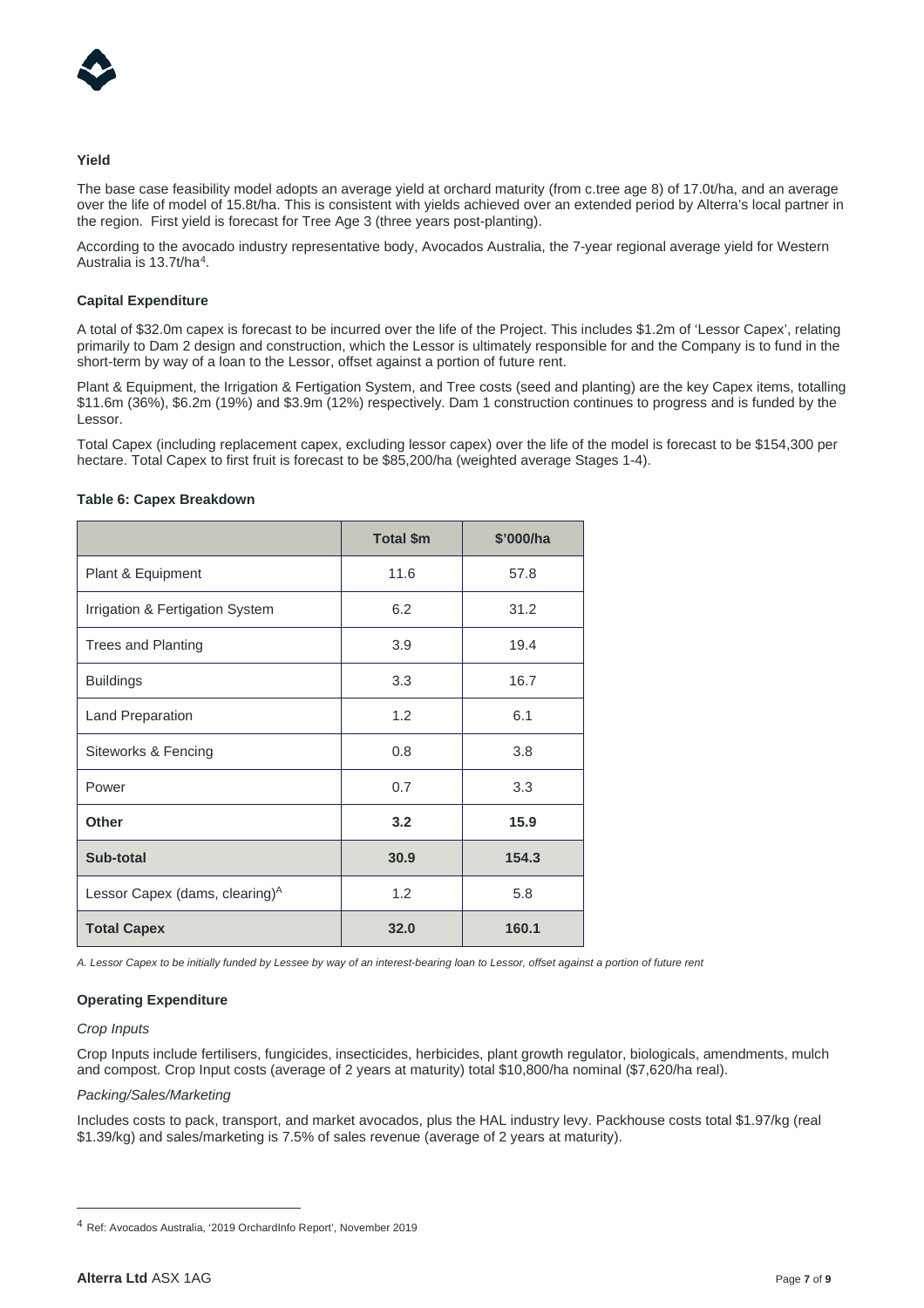

#### *Labour*

Labour includes farm management, farm hands, seasonal casual labour (e.g. planting, pruning, picking), administrative support, and ad-hoc contractors, totalling \$5,640/ha (real \$3,985/ha) (average of 2 years at maturity).

## **FUNDING**

The development of Carpenters is dependent on structuring and securing a funding solution which will maximise the benefits for all stakeholders. The primary aim of the updated feasibility modelling was to demonstrate that the Project has positive economics and strong potential to be a long-life avocado producer of world class potential.

The technical and economic outcomes of the updated feasibility modelling provide a strong platform for the Company to structure and secure a funding solution through one or a combination of sources, including debt and/ or equity markets, Government agencies (including funding/grants) and free cash flow generated by the Project.

Based on the updated feasibility modelling, there are reasonable grounds on which the funding assumptions are based, which include the following:

- 100% ownership;
- Premium avocado growing location;
- Abundant water capture and storage potential;
- Development would be significant to the Southern Forest region of Western Australia (likely to be the largest contiguous avocado orchard);
- Board and management team have extensive experience in agri-business and marketing; and
- The Company has secured and contributed \$5.0m in equity funding (including c.\$0.7m in R&D funding) to-date for the Project.

The Company has already had preliminary engagement with various financial institutions, non-bank lenders and government agencies with respect to the potential development at Carpenters and these entities have expressed interest, particularly as the Project establishes a cash flow profile.

Alterra is working towards finalising Stage 3 funding and will continue its endeavours to secure funding for the Stage 4 planting subject to a final investment decision that will be made post-conclusion of the Stage 3 planting, informed by market and site conditions at the time, which are continually being re-assessed. However, there is no certainty that this will eventuate and the Company will be able to secure a funding solution as and when required.

## **INDICATIVE TIMETABLE**

The Company is targeting first commercial production in 2H23. The indicative development timetable from land preparation to production is set out below:

#### **Figure 4: Development Timeline**

|                                           | Q1<br>2022 | Q <sub>2</sub><br>2022 | Q <sub>3</sub><br>2022 | Q4<br>2022 | <b>1H</b><br>2023 | 2H<br>2023 | 1H<br>2024 | 2H<br>2024 | 1H<br>2025 | 2H<br>2025 | 2026+ |
|-------------------------------------------|------------|------------------------|------------------------|------------|-------------------|------------|------------|------------|------------|------------|-------|
| <b>Stage 3 Land Preparation</b>           |            |                        |                        |            |                   |            |            |            |            |            |       |
| Stage 3 Irrigation Installation           |            |                        |                        |            |                   |            |            |            |            |            |       |
| Stage 3 85ha Planting                     |            |                        |                        |            |                   |            |            |            |            |            |       |
| Stage 4 Land Preparation                  |            |                        |                        |            |                   |            |            |            |            |            |       |
| Stage 4 Irrigation Installation           |            |                        |                        |            |                   |            |            |            |            |            |       |
| Stage 4 102.5ha Planting                  |            |                        |                        |            |                   |            |            |            |            |            |       |
| Dam 1 Construction                        |            |                        |                        |            |                   |            |            |            |            |            |       |
| 1st Production Target Stage 1             |            |                        |                        |            |                   |            |            |            |            |            |       |
| 1st Production Target Stage 2             |            |                        |                        |            |                   |            |            |            |            |            |       |
| 1 <sup>st</sup> Production Target Stage 3 |            |                        |                        |            |                   |            |            |            |            |            |       |
| 1st Production Target Stage 4             |            |                        |                        |            |                   |            |            |            |            |            |       |